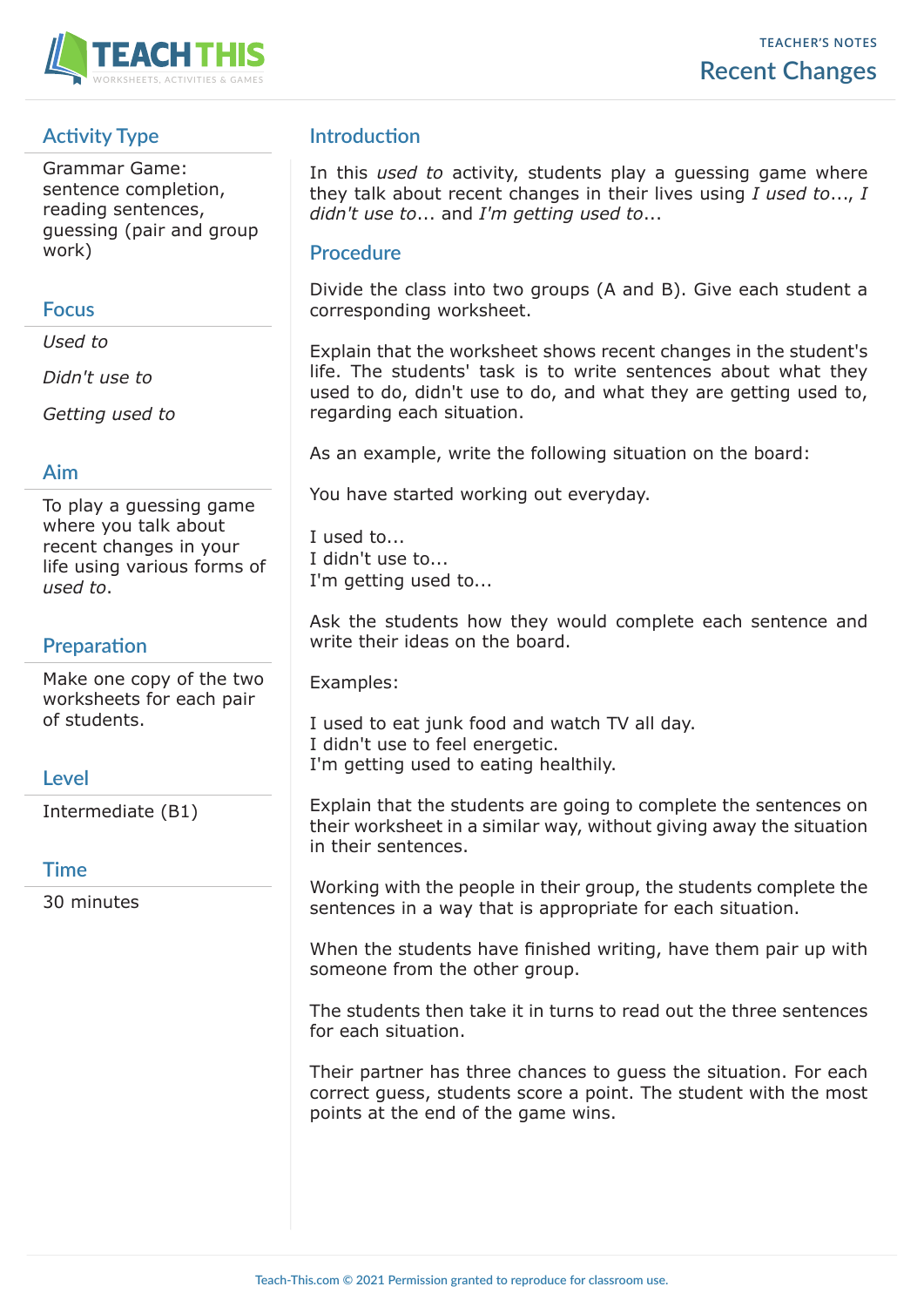

### **Student A**

# 1. You have just retired.

| 2. You have won the lottery.                                                                                                                       |
|----------------------------------------------------------------------------------------------------------------------------------------------------|
| $I$ used to $\ldots$ $\ldots$ $\ldots$ $\ldots$ $\ldots$ $\ldots$ $\ldots$ $\ldots$ $\ldots$ $\ldots$ $\ldots$ $\ldots$ $\ldots$ $\ldots$ $\ldots$ |
|                                                                                                                                                    |
|                                                                                                                                                    |
| 3. You have moved from a big city to a small village.                                                                                              |
|                                                                                                                                                    |
|                                                                                                                                                    |
|                                                                                                                                                    |
| 4. You have broken your leg.                                                                                                                       |
|                                                                                                                                                    |
|                                                                                                                                                    |
|                                                                                                                                                    |
| 5. You have split up with your partner.                                                                                                            |
|                                                                                                                                                    |
|                                                                                                                                                    |
|                                                                                                                                                    |
| 6. You have been banned from driving.                                                                                                              |
|                                                                                                                                                    |
|                                                                                                                                                    |
|                                                                                                                                                    |